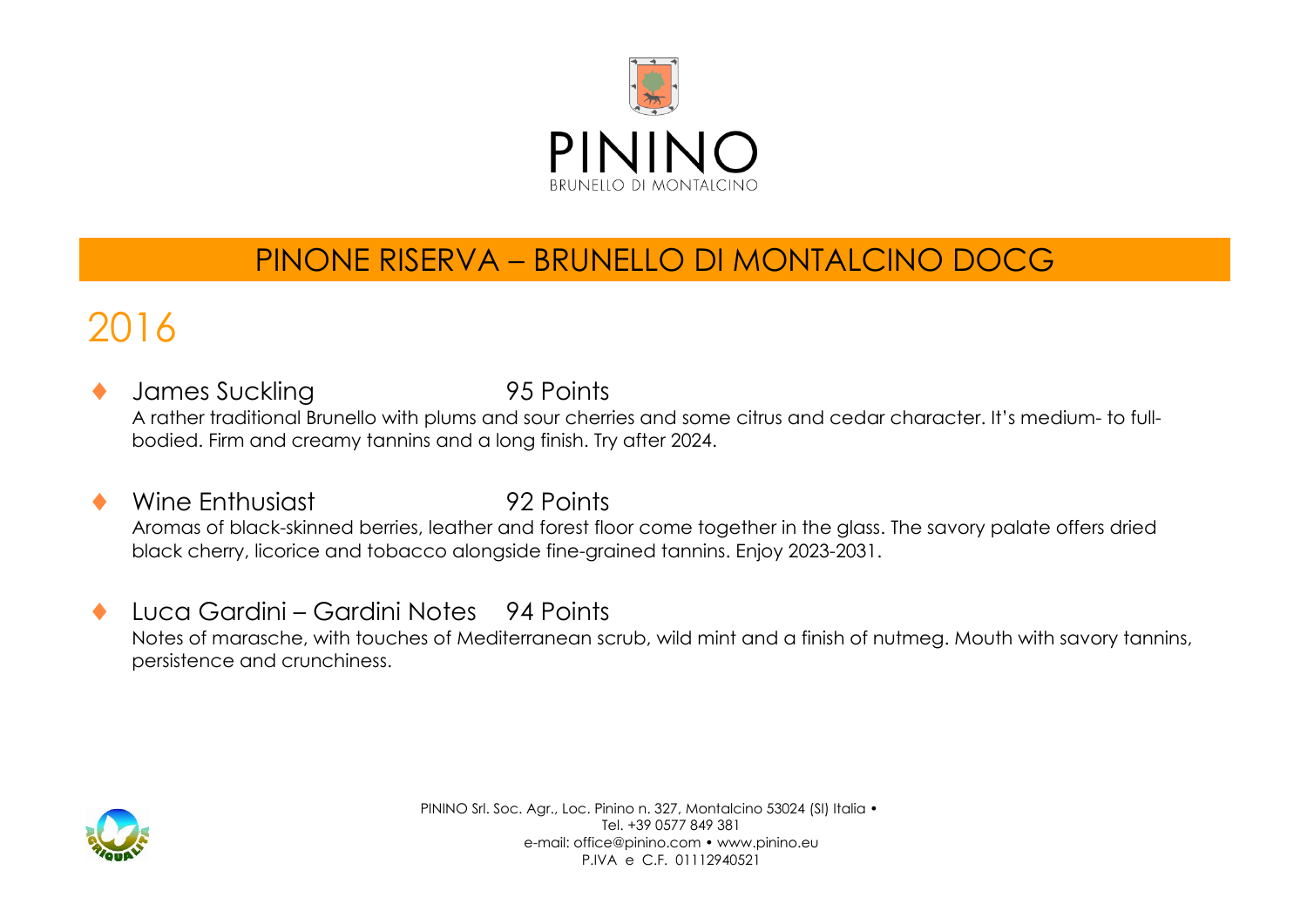

#### Falstaff 94 Points Radiant ruby red. A tangy scent of raspberries, Amarena cherries, rosehip tea, herbs, leather, and resonating notes of cloves. Displays radiance and harmony on the palate, with a crystal clear core and succulence, with just the right amount of tension.

 Decanter 93 Points Lots of spicy oak and lifted balsamic notes sit with the red cherry fruits on the firm palate.

## 2015

- Wine Enthusiast 92 Points Aromas recalling forest floor, spearmint, leather and dark spice lead the way. The chewy, savory palate doles out juicy morello cherry, crushed raspberry, licorice and mocha alongside enveloping, velvety tannins. Drink 2022-2027.
- ◆ James Suckling 91 Points A little lean with tar, berry, ash and walnut aromas and flavors. Medium to full body, firm tannins and cherry finish. Drink in 2022
- 

Wein-Plus.eu 90 Points – excellent



PININO Srl. Soc. Agr., Loc. Pinino n. 327, Montalcino 53024 (SI) Italia • Tel. +39 0577 849 381 e-mail: office@pinino.com • www.pinino.eu P.IVA e C.F. 01112940521